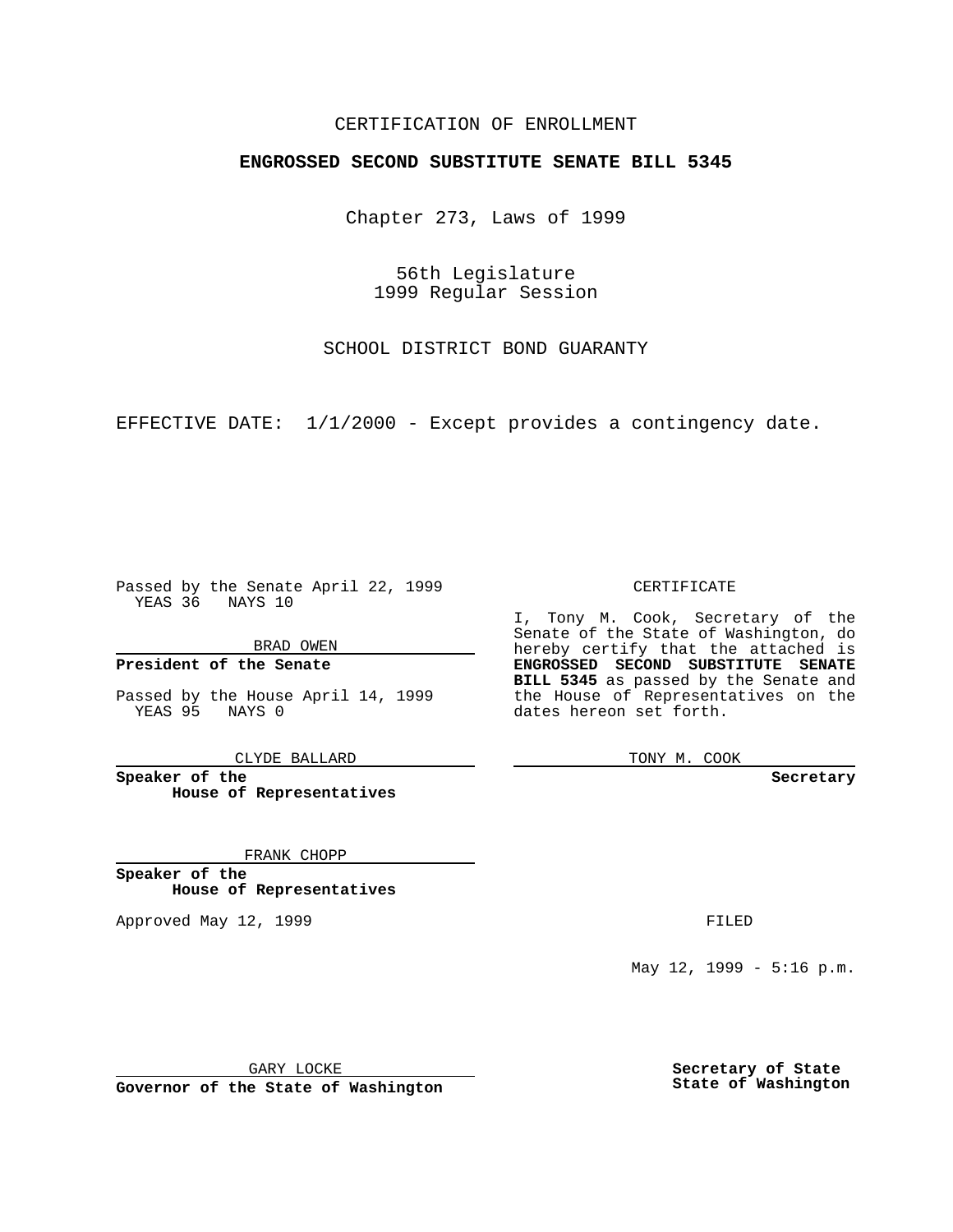## **ENGROSSED SECOND SUBSTITUTE SENATE BILL 5345** \_\_\_\_\_\_\_\_\_\_\_\_\_\_\_\_\_\_\_\_\_\_\_\_\_\_\_\_\_\_\_\_\_\_\_\_\_\_\_\_\_\_\_\_\_\_\_

\_\_\_\_\_\_\_\_\_\_\_\_\_\_\_\_\_\_\_\_\_\_\_\_\_\_\_\_\_\_\_\_\_\_\_\_\_\_\_\_\_\_\_\_\_\_\_

#### AS AMENDED BY THE HOUSE

Passed Legislature - 1999 Regular Session

#### **State of Washington 56th Legislature 1999 Regular Session**

**By** Senate Committee on Ways & Means (originally sponsored by Senators Bauer, McCaslin, Snyder, Loveland, McAuliffe, Winsley and Oke; by request of State Treasurer)

Read first time 03/01/1999.

1 AN ACT Relating to the Washington state school district credit 2 enhancement program; amending RCW 39.42.060; adding a new chapter to 3 Title 39 RCW; and providing a contingent effective date.

4 BE IT ENACTED BY THE LEGISLATURE OF THE STATE OF WASHINGTON:

 NEW SECTION. **Sec. 1.** The legislature finds that implementation of the credit enhancement program provided for in this chapter can provide substantial savings to the taxpayers of the state of Washington with minimal cost or risk to the state government. The guaranty provided by pledging the credit of the state to the payment of voter-approved school district general obligation bonds will encourage lower interest rates, and therefore lower taxes, for such bonds than school districts alone can command, despite the excellent credit history of such obligations. Any such guarantee does not remove the debt obligation of the school district and is not state debt.

15 NEW SECTION. **Sec. 2.** The definitions in this section apply 16 throughout this chapter unless the context clearly requires otherwise.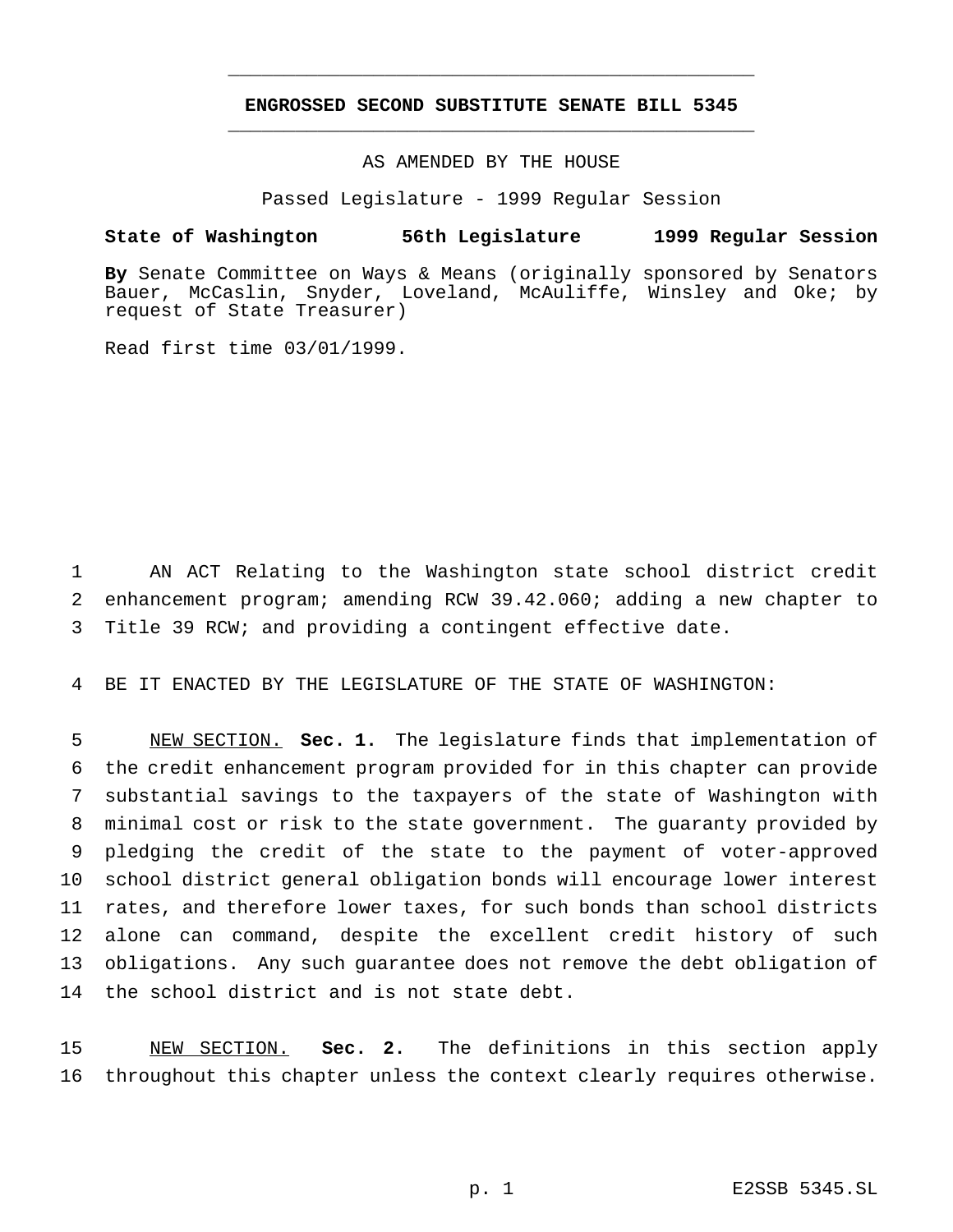(1) "Bond" means any voted general obligation bond issued by a school district, holding a certificate issued pursuant to this chapter for such a bond.

 (2) "Credit enhancement program" means the school district bond guaranty established by this chapter.

 (3) "General obligation bond" means any bond, note, warrant, certificate of indebtedness, or other obligation of a district that constitutes an indebtedness within the meaning of any applicable constitutional or statutory debt limitations.

 (4) "Paying agent" means the paying agent selected, from time to time, for a bond issue pursuant to state law.

 (5) "Refunding bond" means any general obligation bond issued by a district for the purpose of refunding its outstanding general obligation bonds.

 (6) "School district" or "district" means any school district existing now or later under the laws of the state.

 NEW SECTION. **Sec. 3.** (1)(a) The full faith, credit, and taxing power of the state is pledged to guarantee full and timely payment of the principal of and interest on bonds as such payments become due. However, in the event of any acceleration of the due date of the principal by reason of mandatory redemption or acceleration resulting from default, the payments guaranteed shall be made in the amounts and at the times as payments of principal would have been due had there not been any acceleration.

 (b) This guaranty does not extend to the payment of any redemption premium.

 (c) Reference to this chapter by its title on the face of any bond conclusively establishes the guaranty provided to that bond under the provisions of this chapter.

 (2)(a) The state pledges to and agrees with the owners of any bonds that the state will not alter, impair, or limit the rights vested by the credit enhancement program with respect to the bonds until the bonds, together with applicable interest, are fully paid and discharged. However, this chapter does not preclude an alteration, impairment, or limitation if full provision is made by law for the payment of the bonds.

 (b) Each district may refer to this pledge and undertaking by the state in its bonds.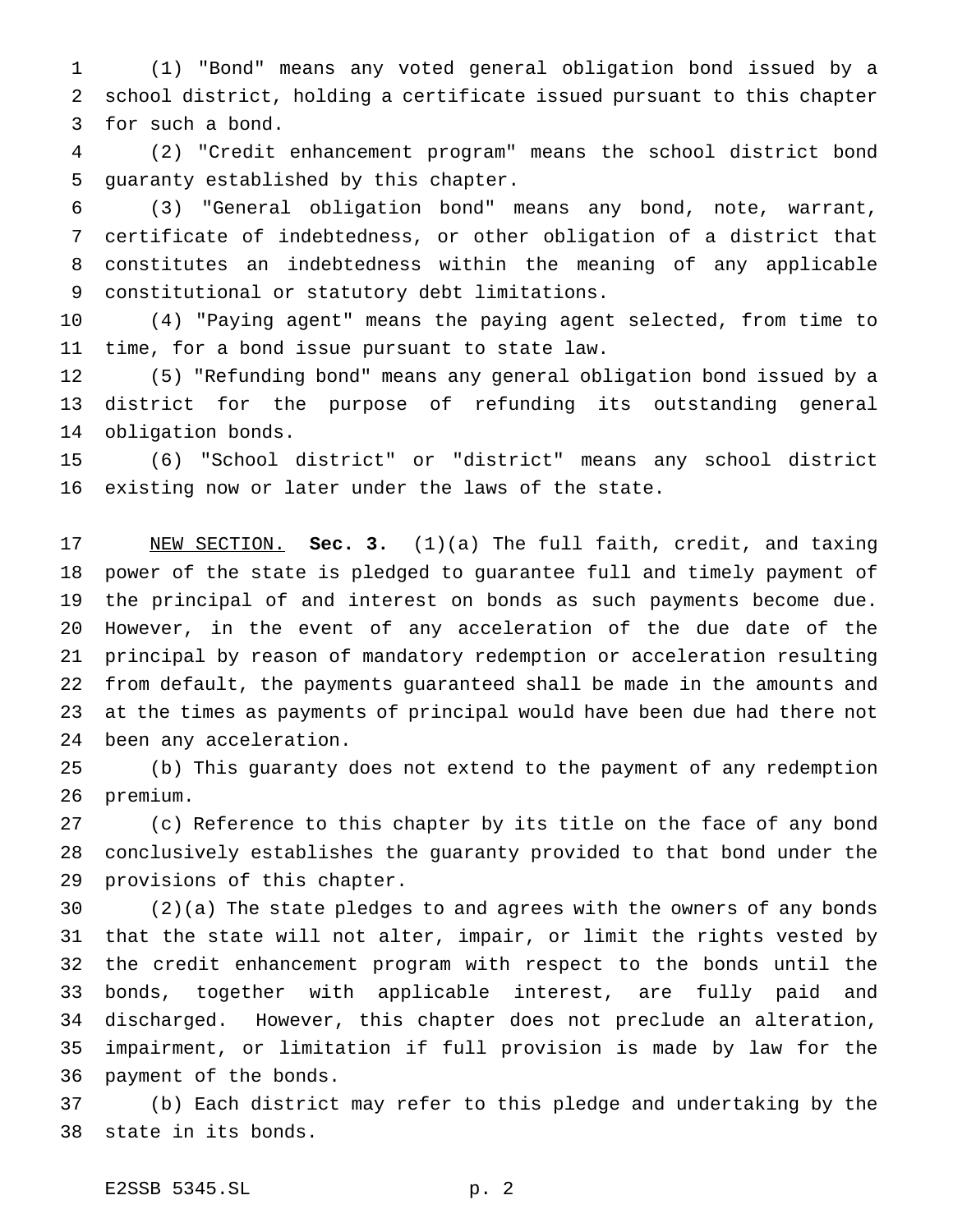(3) Only validly issued bonds issued after the effective date of this section may be guaranteed under this chapter.

 NEW SECTION. **Sec. 4.** (1)(a) Any district, by resolution of its board of directors, may request that the state treasurer issue a certificate evidencing the state's guaranty, under this chapter, of its bonds.

 (b) After reviewing the request, if the state treasurer determines that the district is eligible under rules adopted by the state finance committee, the state treasurer shall promptly issue the certificate as to specific bonds of the district and provide it to the requesting district.

 (c)(i) The district receiving the certificate and all other persons may rely on the certificate as evidencing the guaranty for bonds issued within one year from and after the date of the certificate, without making further inquiry during that year.

 (ii) The certificate of eligibility is valid for one year even if the state treasurer later determines that the school district is ineligible.

 (2) Any district that chooses to forego the benefits of the guaranty provided by this chapter for a particular issue of bonds may do so by not referring to this chapter on the face of its bonds.

 (3) Any district that has bonds, the principal of or interest on which has been paid, in whole or in part, by the state under this chapter, may not issue any additional bonds guaranteed by this chapter until:

 (a) All payment obligations of the district to the state under the credit enhancement program are satisfied; and

 (b) The state treasurer and the state superintendent of public instruction each certify in writing, to be kept on file by the state treasurer and the state superintendent of public instruction, that the district is fiscally solvent.

 (4) The state finance committee may establish by rule fees sufficient to cover the costs of administering this chapter.

 NEW SECTION. **Sec. 5.** (1)(a) The county treasurer for each district with outstanding, unpaid bonds shall transfer money sufficient for each scheduled debt service payment to its paying agent on or before any principal or interest payment date for the bonds.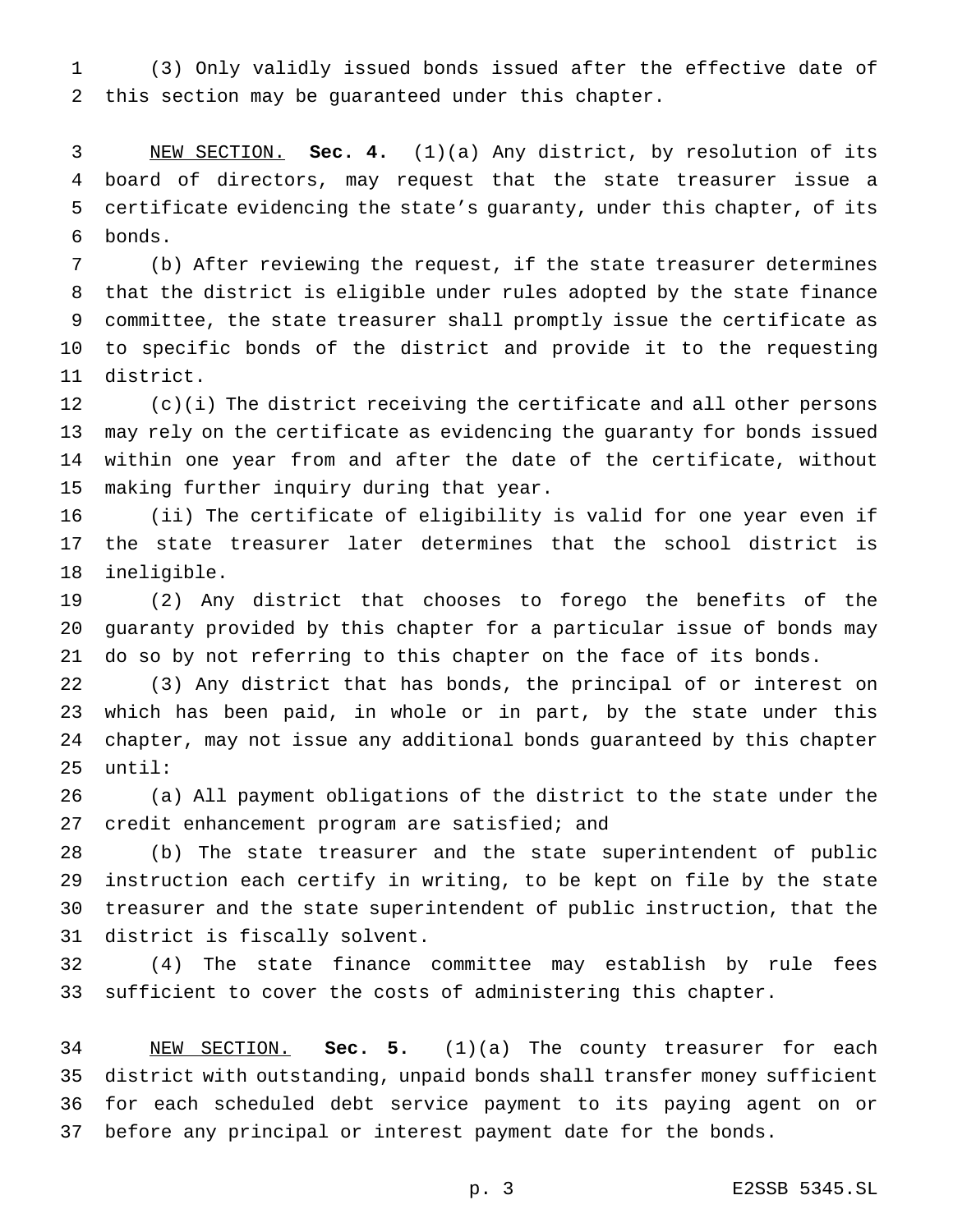(b) A county treasurer who is unable to transfer a scheduled debt service payment to the paying agent on the transfer date shall immediately notify the paying agent and the state treasurer by:

(i) Telephone;

 (ii) A writing sent by facsimile or electronic transmission; and (iii) A writing sent by first class United States mail.

 (2) If sufficient funds are not transferred to the paying agent as required by subsection (1) of this section, the paying agent shall immediately notify the state treasurer of that failure by:

(a) Telephone;

 (b) A writing sent by facsimile or electronic transmission; and (c) A writing sent by first class United States mail.

 (3)(a) If sufficient money to pay the scheduled debt service payment have not been so transferred to the paying agent, the state treasurer shall, forthwith, transfer sufficient money to the paying agent to make the scheduled debt service payment.

(b) The payment by the state treasurer:

 (i) Discharges the obligation of the issuing district to its bond owners for the payment, but does not retire any bond that has matured. The terms of that bond remain in effect until the state is repaid; and (ii) Transfers the rights represented by the general obligation of the district from the bond owners to the state.

 (c) The district shall repay to the state the money so transferred as provided in this chapter.

 NEW SECTION. **Sec. 6.** (1) Any district that has issued bonds for which the state has made all or part of a debt service payment shall: (a) Reimburse all money drawn by the state treasurer on its behalf; (b) Pay interest to the state on all money paid by the state from the date that money was drawn to the date the state is repaid at a rate to be prescribed by rule by the state finance committee; and

(c) Pay all penalties required by this chapter.

 (2)(a) The state treasurer shall establish the reimbursement interest rate after considering the circumstances of any prior draws by the district on the state, market interest and penalty rates, and the cost of funds or opportunity cost of investments, if any, that were required to be borrowed or liquidated by the state to make payment on the bonds.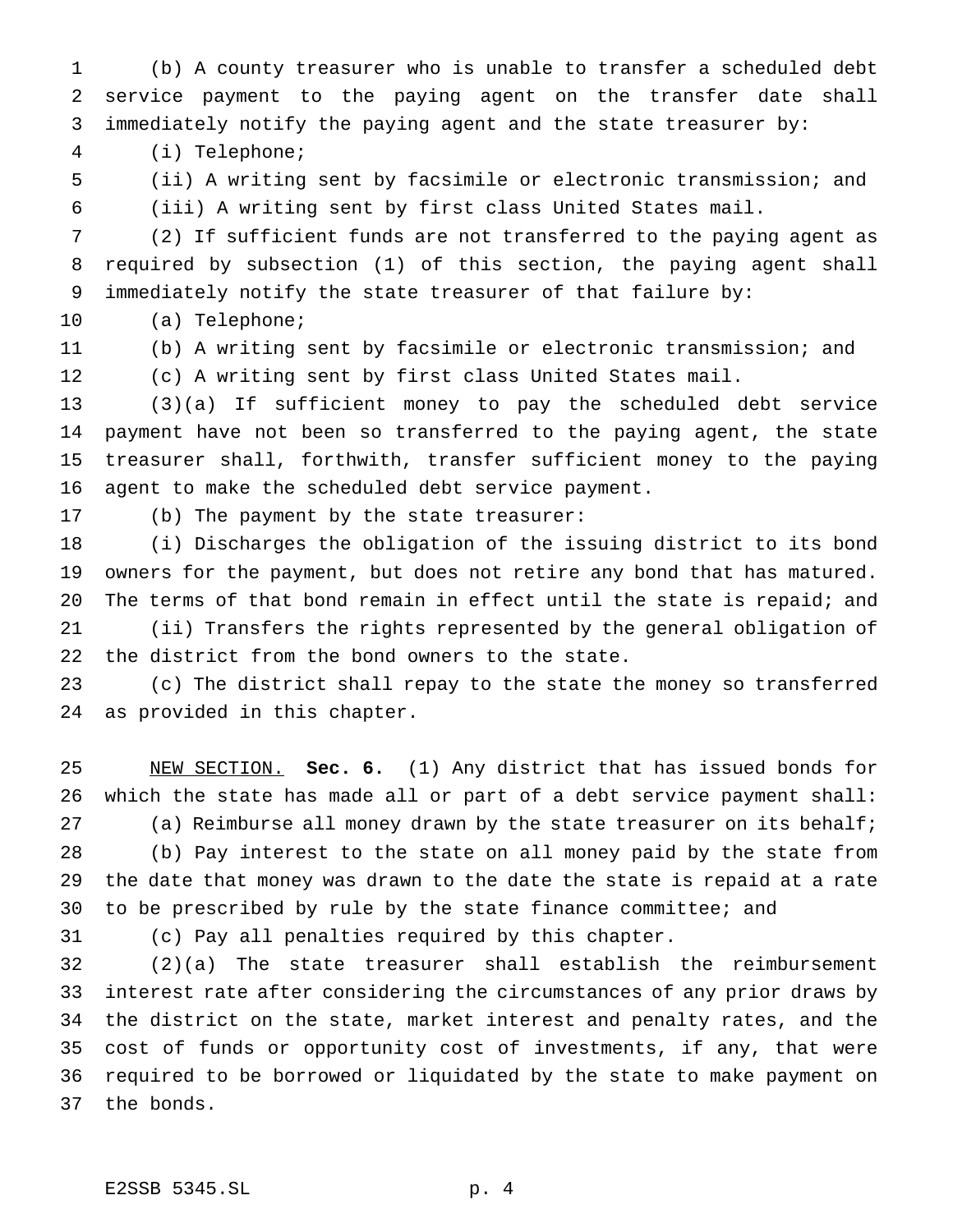(b) The state treasurer may, after considering the circumstances giving rise to the failure of the district to make payment on its bonds in a timely manner, impose on the district a penalty of not more than five percent of the amount paid by the state pursuant to its guaranty for each instance in which a payment by the state is made.

 (3)(a)(i) If the state treasurer determines that amounts obtained under this chapter will not reimburse the state in full within one year from the state's payment of a district's scheduled debt service payment, the state treasurer may pursue any legal action, including mandamus, against the district to compel it to meet its repayment obligations to the state.

 (ii) In pursuing its rights under (a)(i) of this subsection, the state shall have the same substantive and procedural rights as would a holder of the bonds of a district. If and to the extent that the state has made payments to the holders of bonds of a district under section 5 of this act and has not been reimbursed by the district, the state shall be subrogated to the rights of those bond holders.

 (iii) The state treasurer may also direct the district and the appropriate county officials to restructure and revise the collection of taxes for the payment of bonds on which the state treasurer has made payments under this chapter and, to the extent permitted by law, may require that the proceeds of such taxes be applied to the district's obligations to the state if all outstanding obligations of the school district payable from such taxes are fully paid or their payment is fully provided for.

 (b) The district shall pay the fees, expenses, and costs incurred by the state in recovering amounts paid under the guaranty authorized by this chapter.

 NEW SECTION. **Sec. 7.** In order to effect the provisions of Article VIII, section 1(e) of the state Constitution, Senate Joint Resolution No. 8206, the legislature shall make provision for such amounts as may be required to make timely payments under the state school district credit enhancement program under this chapter in each and every biennial appropriations act.

 NEW SECTION. **Sec. 8.** The state finance committee may adopt, under chapter 34.05 RCW, all rules necessary and appropriate for the implementation and administration of this chapter.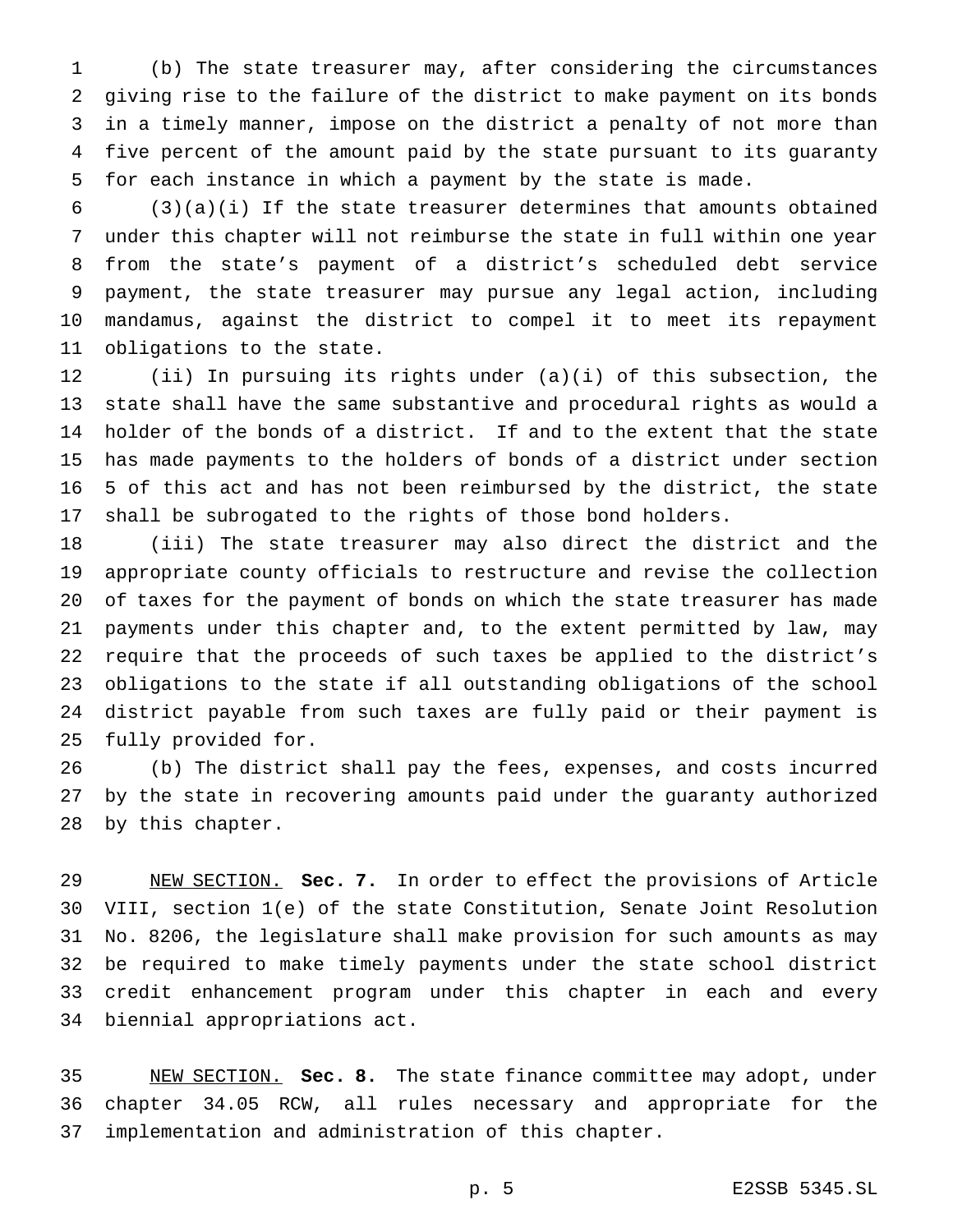**Sec. 9.** RCW 39.42.060 and 1997 c 220 s 220 (Referendum Bill No. 48) are each amended to read as follows:

 No bonds, notes, or other evidences of indebtedness for borrowed money shall be issued by the state which will cause the aggregate debt contracted by the state to exceed that amount for which payments of principal and interest in any fiscal year would require the state to expend more than seven percent of the arithmetic mean of its general state revenues, as defined in section 1(c) of Article VIII of the Washington state Constitution for the three immediately preceding fiscal years as certified by the treasurer in accordance with RCW 39.42.070. It shall be the duty of the state finance committee to compute annually the amount required to pay principal of and interest on outstanding debt. In making such computation, the state finance committee shall include all borrowed money represented by bonds, notes, or other evidences of indebtedness which are secured by the full faith and credit of the state or are required to be paid, directly or indirectly, from general state revenues and which are incurred by the state, any department, authority, public corporation or quasi public corporation of the state, any state university or college, or any other public agency created by the state but not by counties, cities, towns, school districts, or other municipal corporations, and shall include debt incurred pursuant to section 3 of Article VIII of the Washington state Constitution, but shall exclude the following:

 (1) Obligations for the payment of current expenses of state government;

(2) Indebtedness incurred pursuant to RCW 39.42.080 or 39.42.090;

(3) Principal of and interest on bond anticipation notes;

(4) Any indebtedness which has been refunded;

(5) Financing contracts entered into under chapter 39.94 RCW;

 (6) Indebtedness authorized or incurred before July 1, 1993, pursuant to statute which requires that the state treasury be reimbursed, in the amount of the principal of and the interest on such indebtedness, from money other than general state revenues or from the special excise tax imposed pursuant to chapter 67.40 RCW;

 (7) Indebtedness authorized and incurred after July 1, 1993, pursuant to statute that requires that the state treasury be reimbursed, in the amount of the principal of and the interest on such indebtedness, from (a) moneys outside the state treasury, except higher education operating fees, (b) higher education building fees, (c)